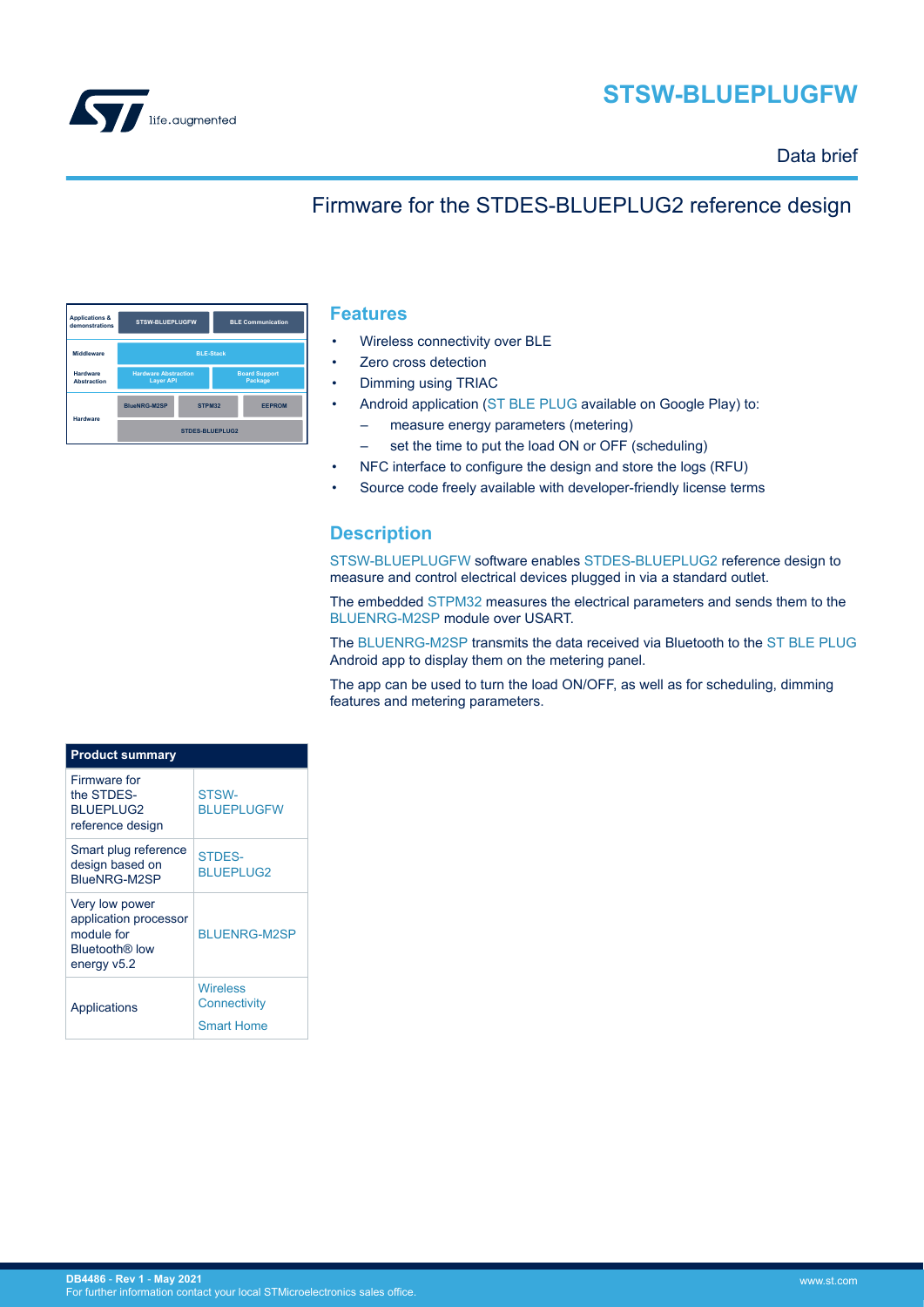# **1 Detailed description**

#### **State Machine**

The State Machine describes the flow of the operations running in the program. Here, the state machine routine is divided into three parts:

- 1. Initialization and configuration of the peripherals
- 2. Metering data and BLE Stack Tick
- 3. Interrupt routine

#### **Peripheral Initialization**

It is related to the initialization of:

- **System**
- [BLUENRG-M2SP](https://www.st.com/en/product/BlueNRG-M2?ecmp=tt9470_gl_link_feb2019&rt=db&id=DB4486) platform
- **GPIO** pins
- [STPM32](https://www.st.com/en/product/stpm32?ecmp=tt9470_gl_link_feb2019&rt=db&id=DB4486)
- RTC timer
- **BLE Profiles Initialization:** 
	- MAC, GAP Role Device is in Peripheral Role, GATT-Device is in Server mode
- **Services** 
	- One service with two characteristics
		- Notification is used to send metering data to Android app
		- Write characteristics to get commands form the Android app
- **Authentication** 
	- Use for Device Bonding
	- TX Power Set to set the output power level

#### **Metering data and BLE Stack Tick**

The BLE Stack Tick function executes the processing of all Host Stack layers. This function has to be executed regularly to process incoming Link Layer packets and Host Layers procedures. The function is followed by the App tick, which connects the app to the firmware and runs the application state machine.

If the app is connected to the [BLUENRG-M2SP](https://www.st.com/en/product/BlueNRG-M2?ecmp=tt9470_gl_link_feb2019&rt=db&id=DB4486), every second the following functions are executed:

- retrieval of the metering data, such as energy parameters, voltage and current from [STPM32](https://www.st.com/en/product/stpm32?ecmp=tt9470_gl_link_feb2019&rt=db&id=DB4486), and their processing for the app panel
- arrangement of the data in packets and related transmission to the ST BLE PLUG Android application via Bluetooth

#### **Interrupt routines**

Two interrupts are used in the program:

- ZCR interrupt: zero crossing rate defines the rate at which the signal crosses zero signal level, from positive to negative or back. Here ZCR triggers an interrupt routine in which the firing of the TRIAC for load dimming is managed according to the user settings
- Manual mode: a user button is provided on the board to turn the load ON/OFF. This can be helpful when the user does not have the app. By pressing the button once, the load will turn ON at 100% intensity or turn OFF.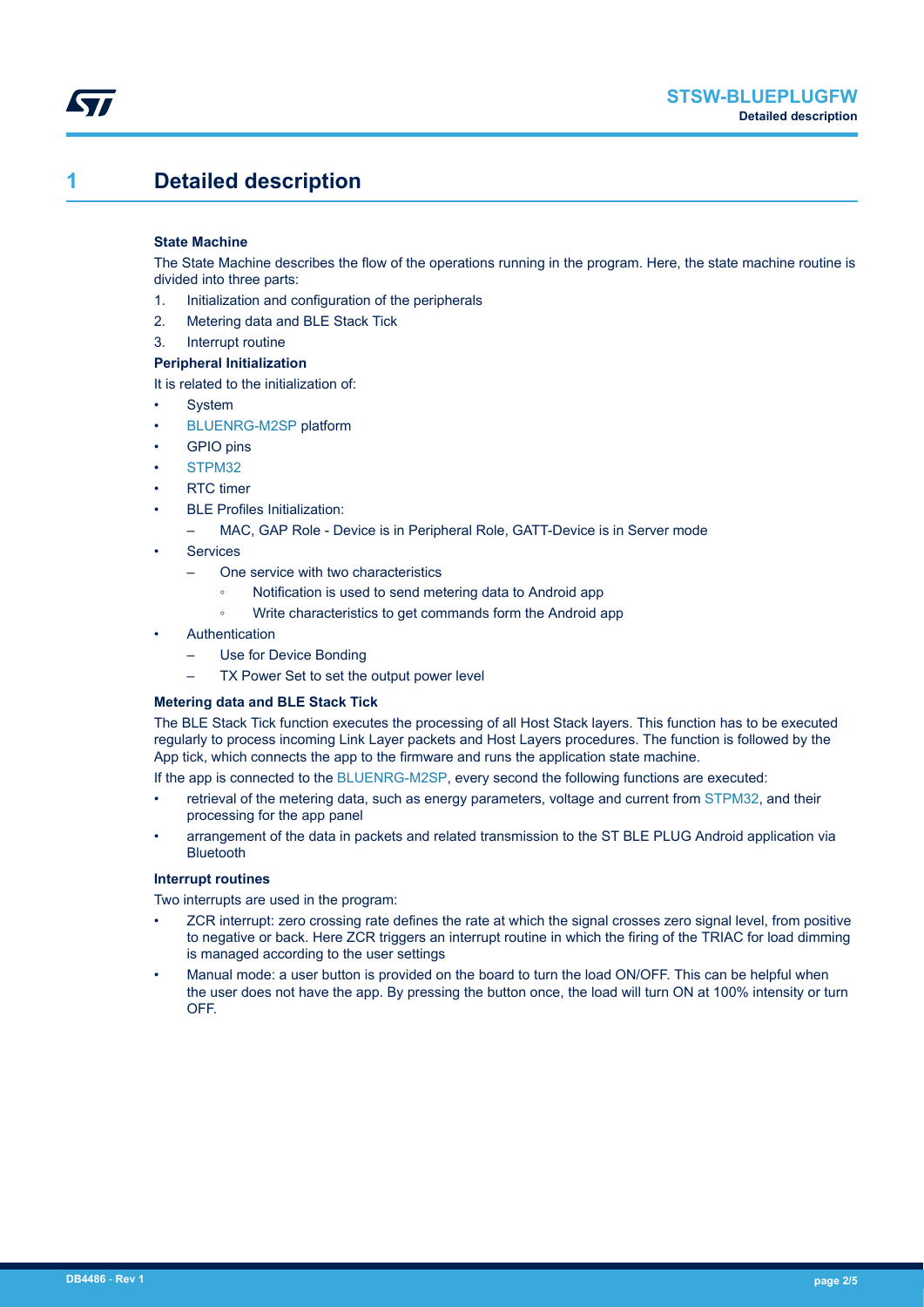



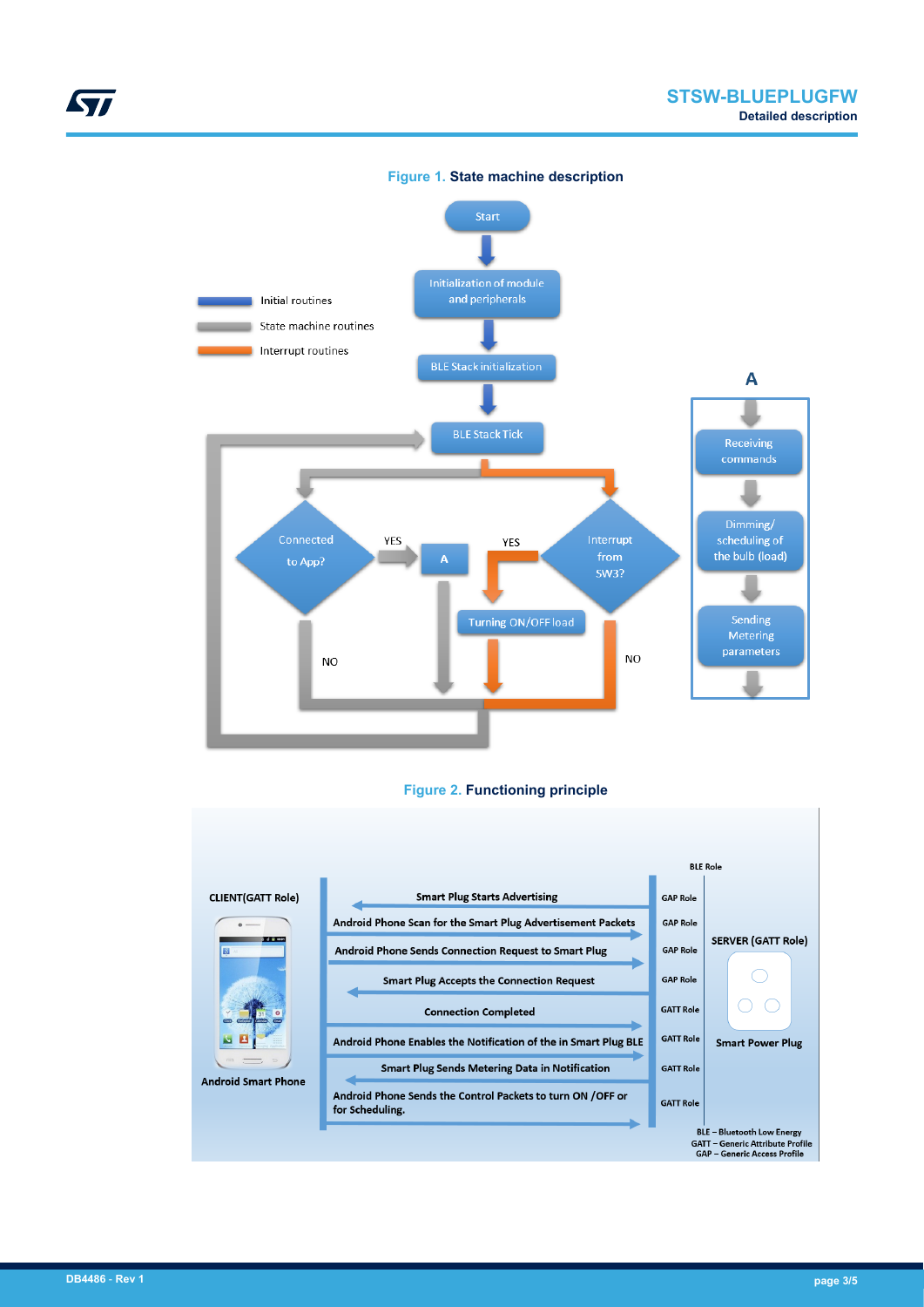# **Revision history**

## **Table 1. Document revision history**

| <b>Date</b> | <b>Revision</b> | Changes          |
|-------------|-----------------|------------------|
| 17-May-2021 |                 | Initial release. |